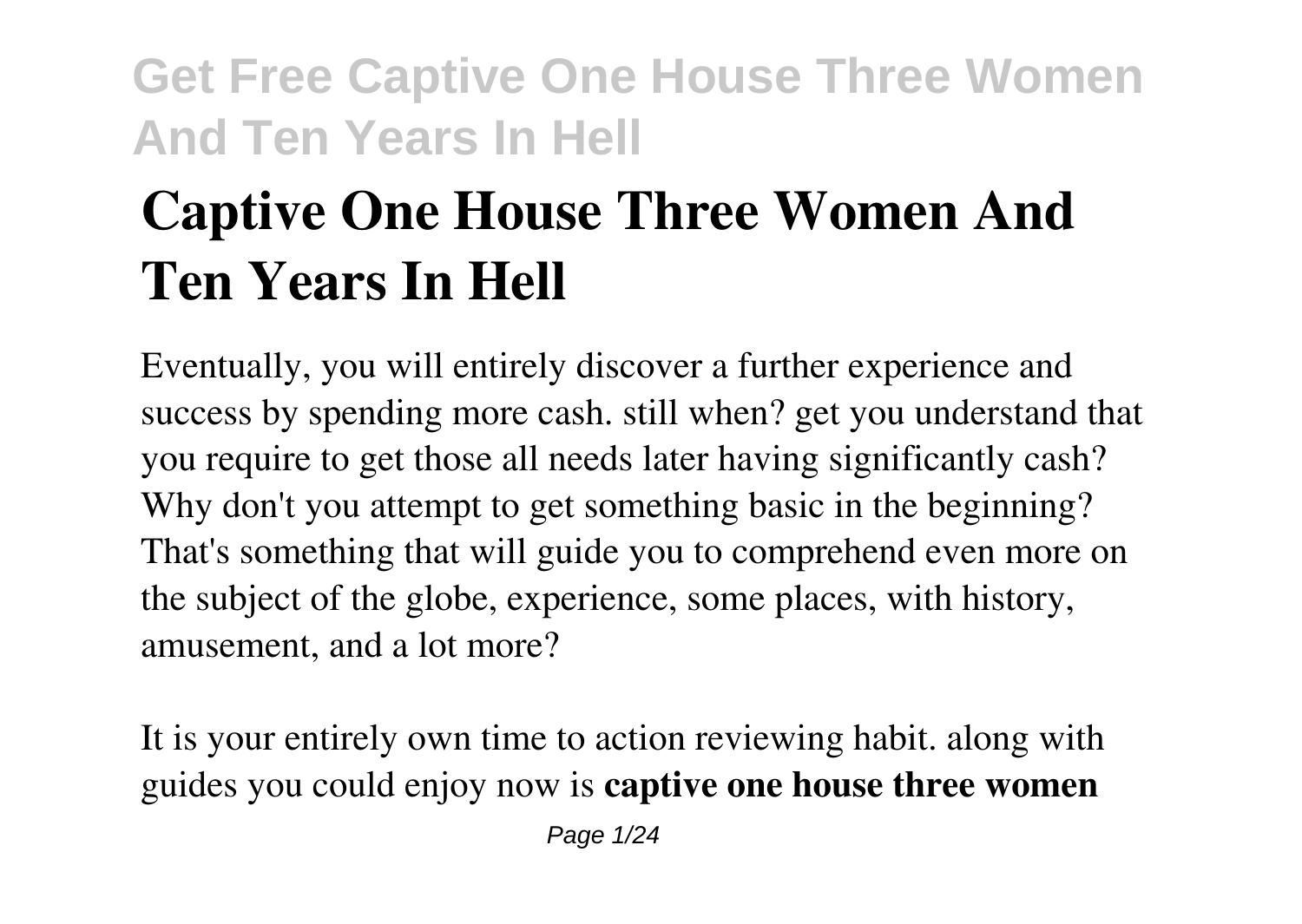**and ten years in hell** below.

Crime: The story of 3 girls who were kidnapped and kept captive for over 10years ! See photos taken inside Ariel Castro's home Inside the depraved world of David and Louise Turpin | 60 Minutes Australia **Deuteronomy Recap Part 2** The FULL interview with Amanda Berry and Gina DeJesus - BBC Newsnight *US police scour house where three women were held captive* The Crime Of Josef Fritzl (Crime Documentary) | Real Stories *Charles Ramsey interview, rescuer of Amanda Berry, Gina DeJesus and Michelle Knight in Cleveland*

Sunday Book ReviewThe Israelites: What Is Your True Heritage ? The Magic Flute – Queen of the Night aria (Mozart; Diana Damrau, The Royal Opera) *OUR HIDDEN HISTORY | King Arthur of The* Page 2/24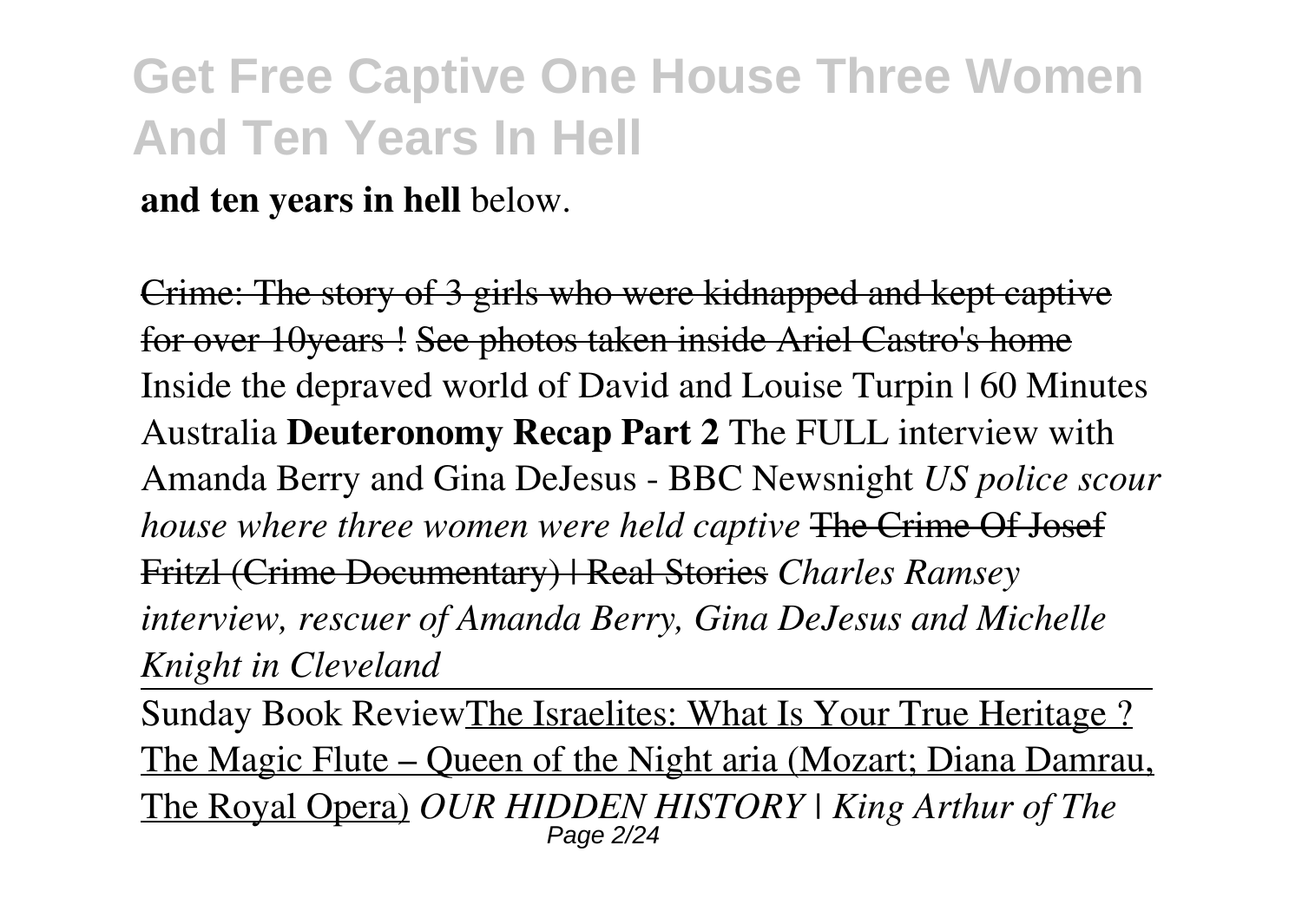*Silurians | Chapter 15* Ariel Castro kidnaps 3 teen girls in Cleveland, holds them captive for years | Nightline Cleveland Kidnapper Caged for Life: Castro held three women captive as sex slaves for a decade How Cleveland Kidnapping Survivor Gina DeJesus Created a New Life for Herself How To Create SEXUAL DESIRE \u0026 Build A SUCCESSFUL Relationship | Esther Perel \u0026 Lewis Howes *Trapped | 20/20 | PART 1 Christmas With The Chosen* YOU ARE DEALING WITH A HOBO SEXUAL by RC Blakes The Crown Prince of Saudi Arabia (full film) | FRONTLINE Captive One House Three Women

Three innocent girls. Ten years in captivity. 22 August 2002: 21-year-old Michelle Knight disappears walking home. 21 April 2003: Amanda Berry goes missing the day before her seventeenth birthday. 2 April 2004: 14-year-old Gina DeJesus fails to come Page 3/24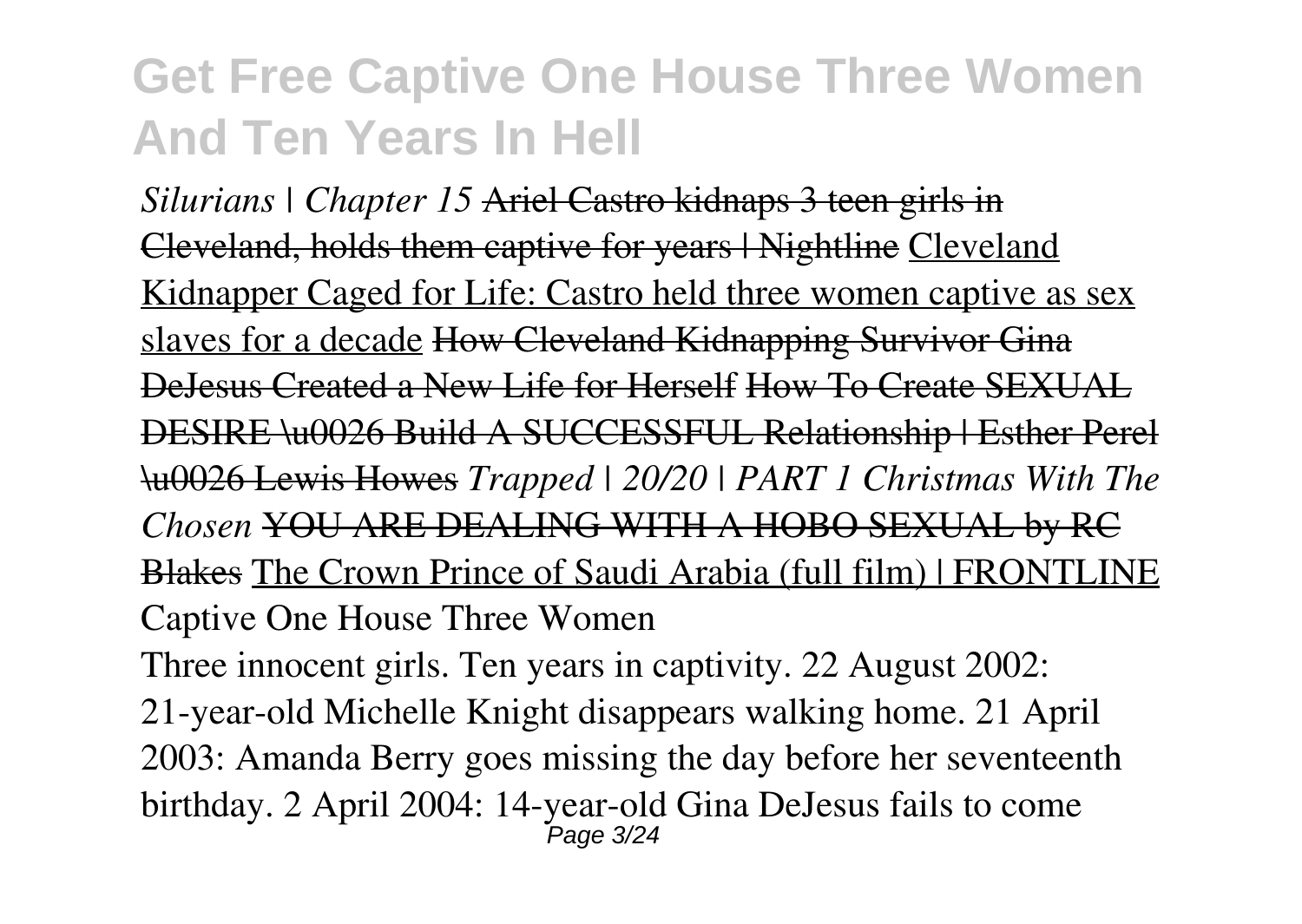home from school.

Captive: One House Three Women And Ten Years In Hell ... This item: [(Captive: One House, Three Women and Ten Years in Hell )] [Author: Allan Hall] [Nov-2013] by Allan Hall Paperback \$15.83 Only 1 left in stock - order soon. Ships from and sold by Diana Toy Store.

[(Captive: One House, Three Women and Ten Years in Hell ... In Captive: One House, Three Women and Ten Years of Hell, Allan Hall reconstructs one of the most shocking cases of abuse in modern times. Hall reveals the dark obsessions that drove the Cleveland abductor, Ariel Castro, to kidnap and enslave three young women. Using interviews with witnesses, psychologists, Page 4/24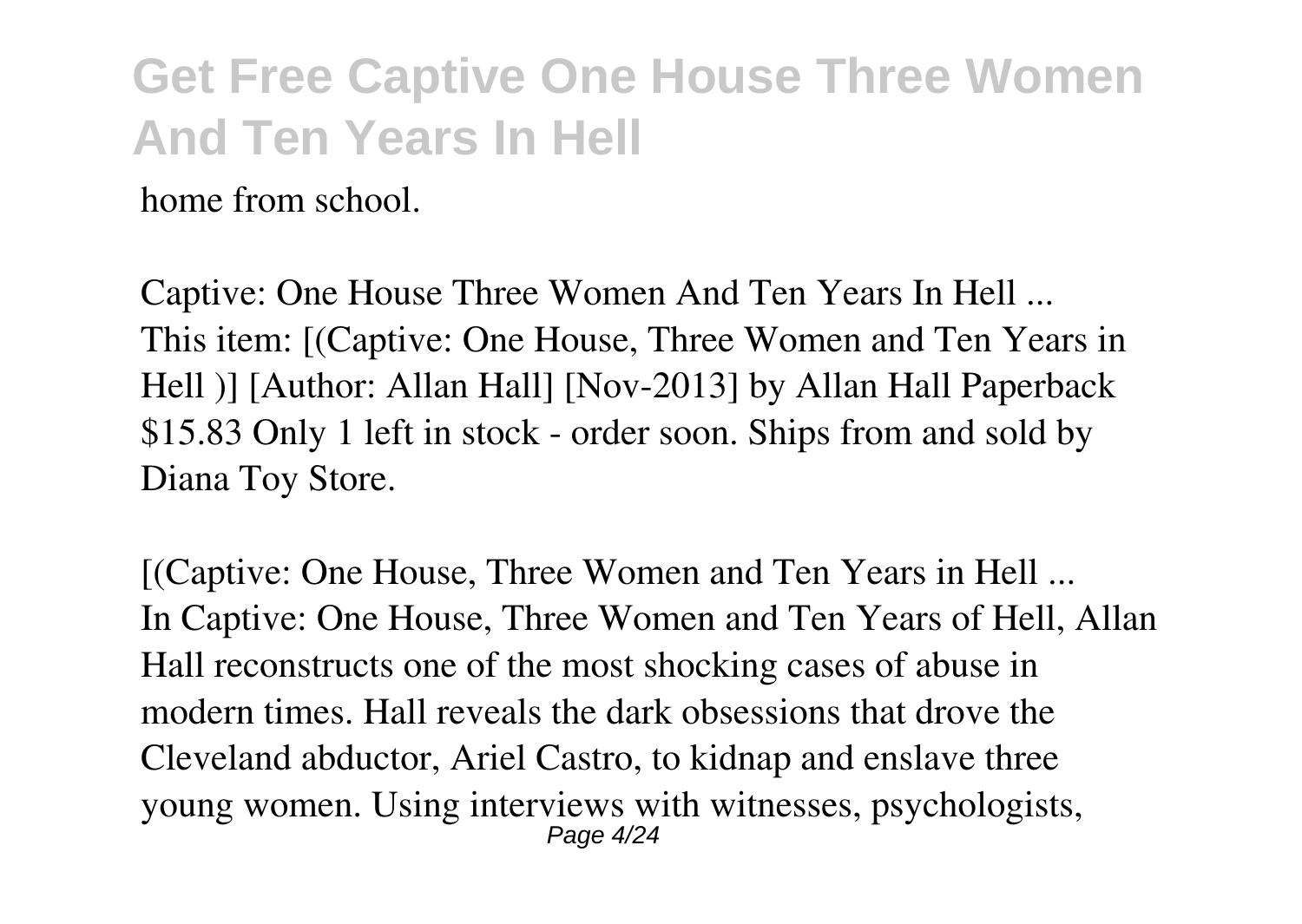family, friends, and the police, he shows how these girls remained.

Captive: The Story of the Cleveland Abductions by Allan Hall In Captive: One House, Three Women and Ten Years of Hell, Allan Hall reconstructs one of the most shocking cases of abuse in modern times. Hall reveals the dark obsessions that drove the Cleveland abductor, Ariel Castro, to kidnap and enslave three young women.

Captive One House Three Women And Ten Years In Hell Captive: One House, Three Women and Ten Years in Hell. Try our fun game. Dueling book covers…may the best design win! Start Voting. Random Quote "Getting my lifelong weight struggle under control has come from a process of treating myself as well as I treat Page 5/24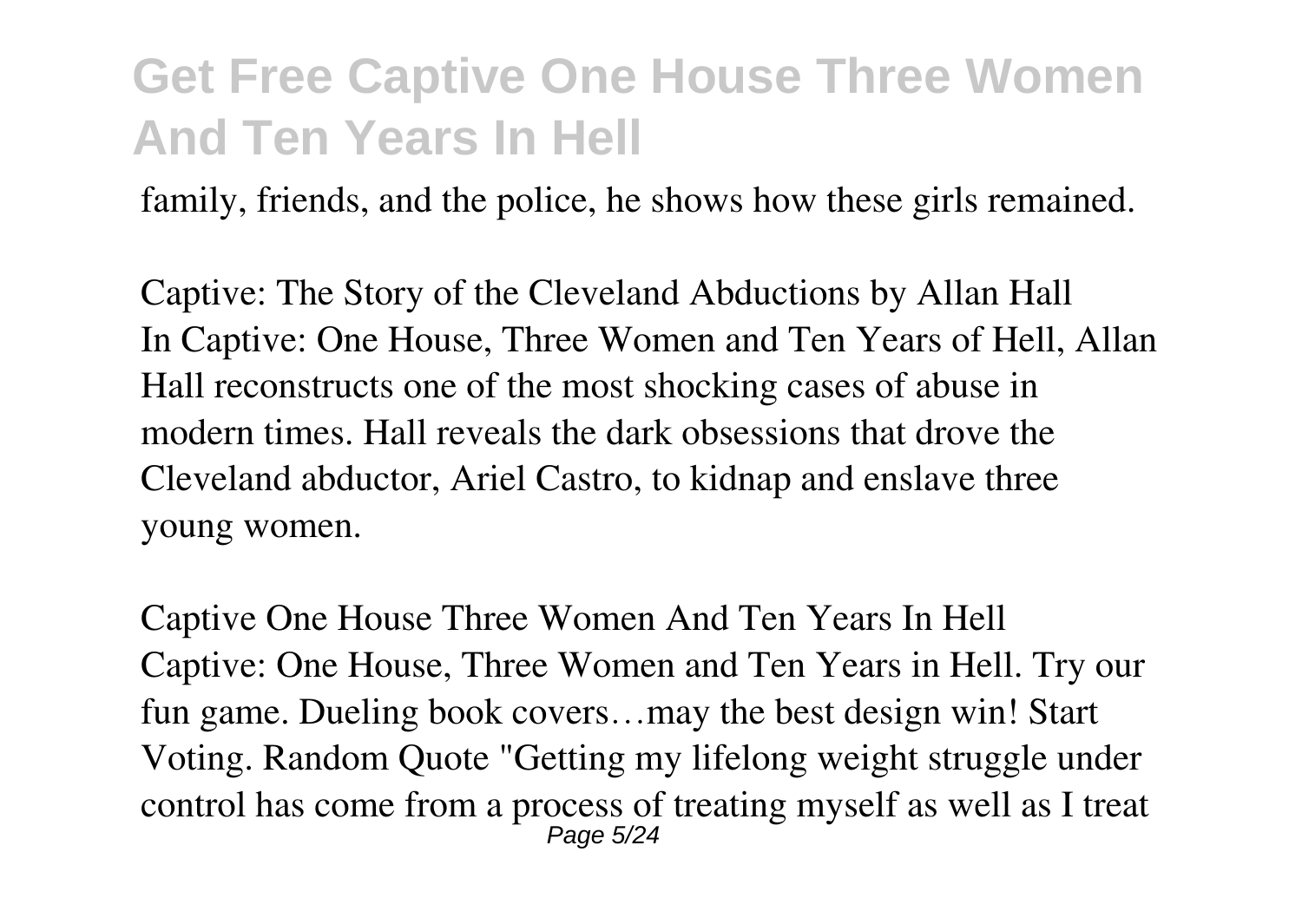others in every way."

Captive: One House, Three Women and Ten Years in Hell by ... Three innocent girls. Ten years in captivity.22 August 2002: 21-year-old Michelle Knight disappears walking home. 21 April 2003: Amanda Berry goes missing the day before her seventeenth birthday. 2...

Captive: One House, Three Women and Ten Years in Hell ... Three innocent girls. Ten years in captivity. 22 August 2002: 21-year-old Michelle Knight disappears walking home. 21 April 2003: Amanda Berry goes missing the day before her seventeenth birthday. 2 April 2004: 14-year-old Gina DeJesus fails to come home from school.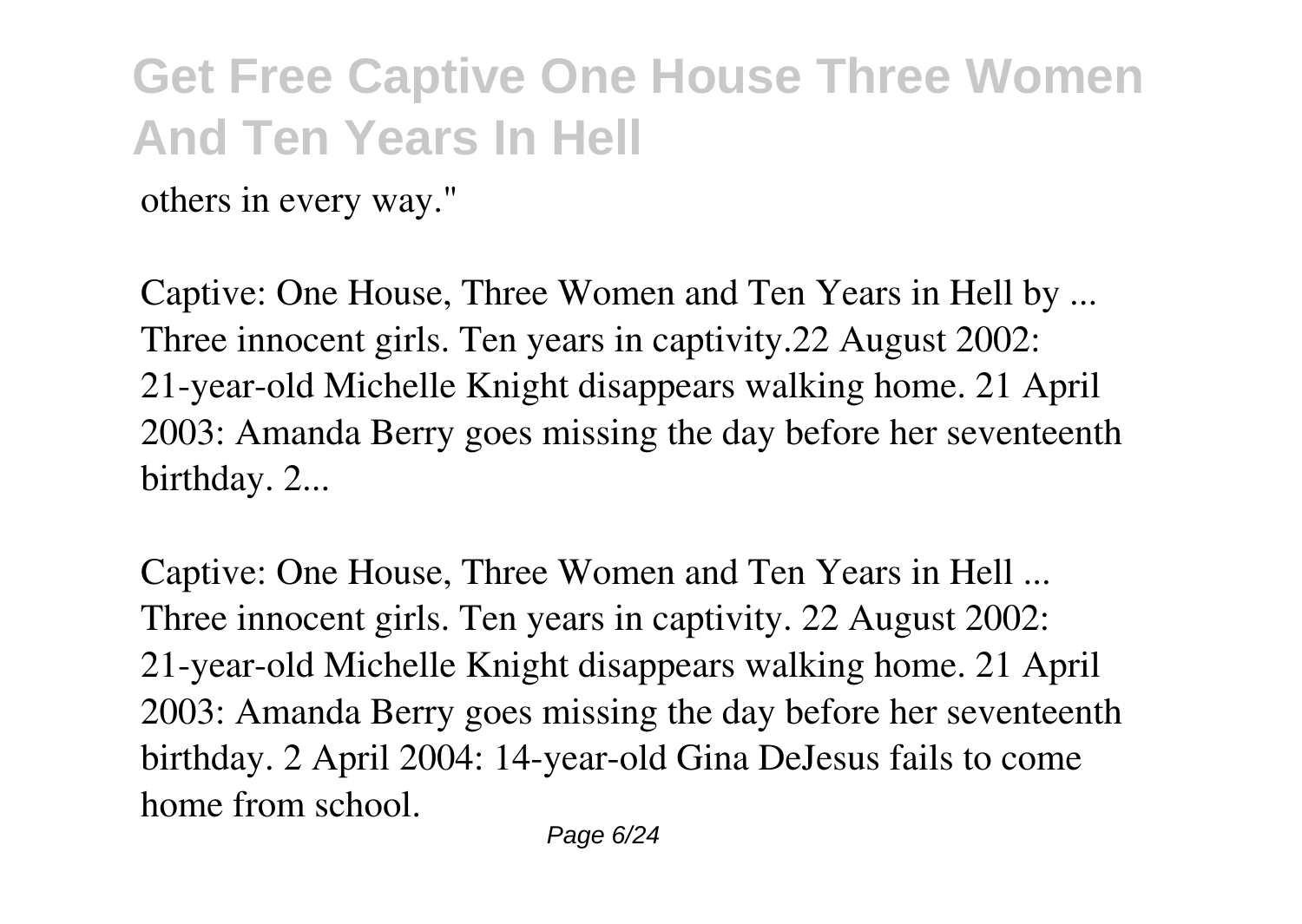Captive : one house, three women and ten years in hell ... Find helpful customer reviews and review ratings for Captive: One House Three Women And Ten Years In Hell at Amazon.com. Read honest and unbiased product reviews from our users.

Amazon.com: Customer reviews: Captive: One House Three ... Three innocent girls. Ten years in captivity. 22 August 2002: 21-year-old Michelle Knight disappears walking home. 21 April 2003: Amanda Berry goes missing the day before her seventeenth birthday. 2 April 2004: 14-year-old Gina DeJesus fails to come home from school.

Captive: One House Three Women And Ten Years In Hell: Hall ... Page 7/24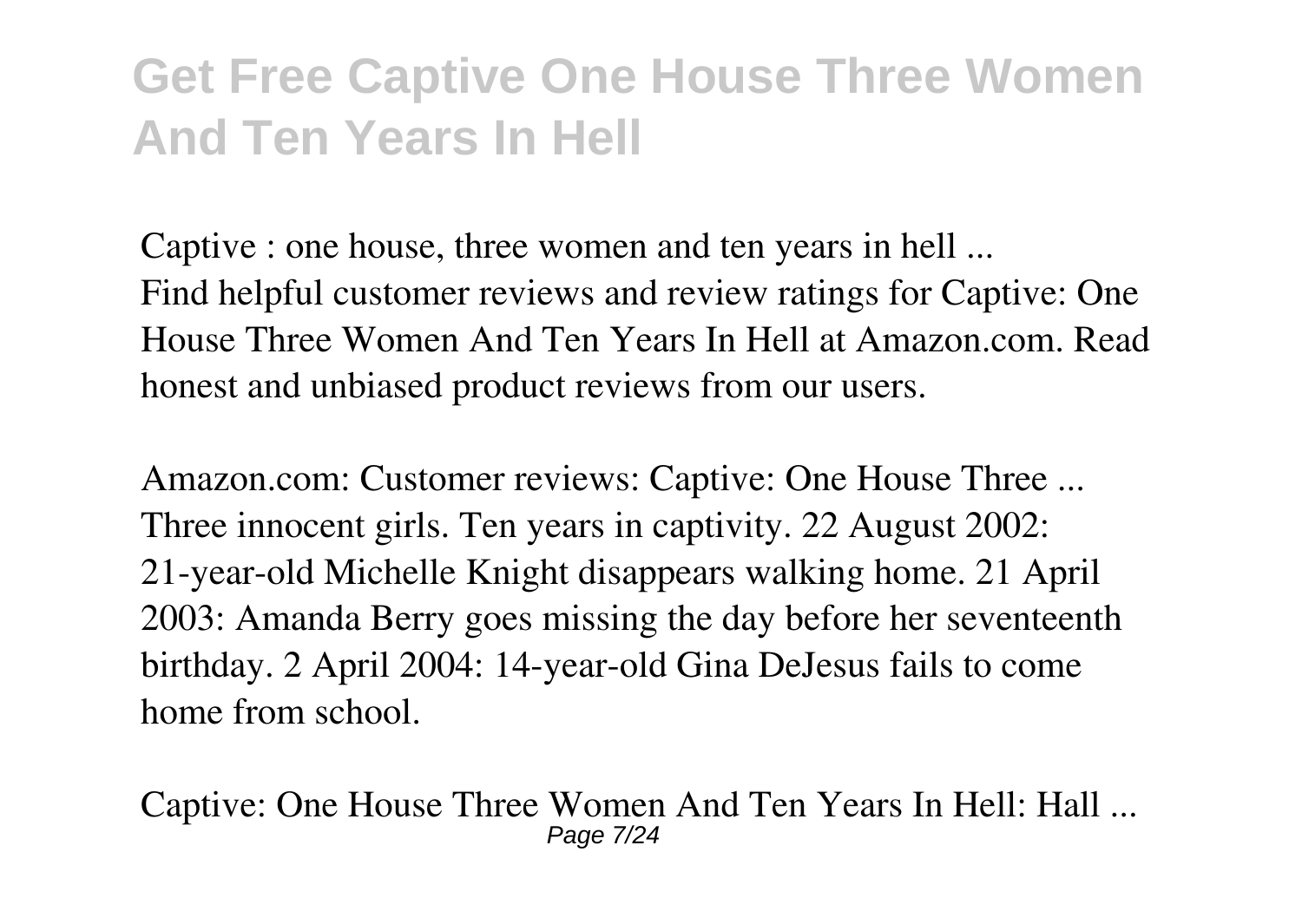The three girls were imprisoned until May 6, 2013, when Berry escaped with her six-year-old daughter, to whom she had given birth while imprisoned, and contacted the police. Police rescued Knight and DeJesus and arrested Castro within hours. On May 8, 2013, Castro was charged with four counts of kidnapping and three counts of rape.

Ariel Castro kidnappings - Wikipedia

Buy Captive: One House, Three Women and Ten Years in Hell by Hall, Allan (ISBN: 9780241003619) from Amazon's Book Store. Everyday low prices and free delivery on eligible orders.

Captive: One House, Three Women and Ten Years in Hell ... Read an extract from Captive: One House, Three Women and Ten Page 8/24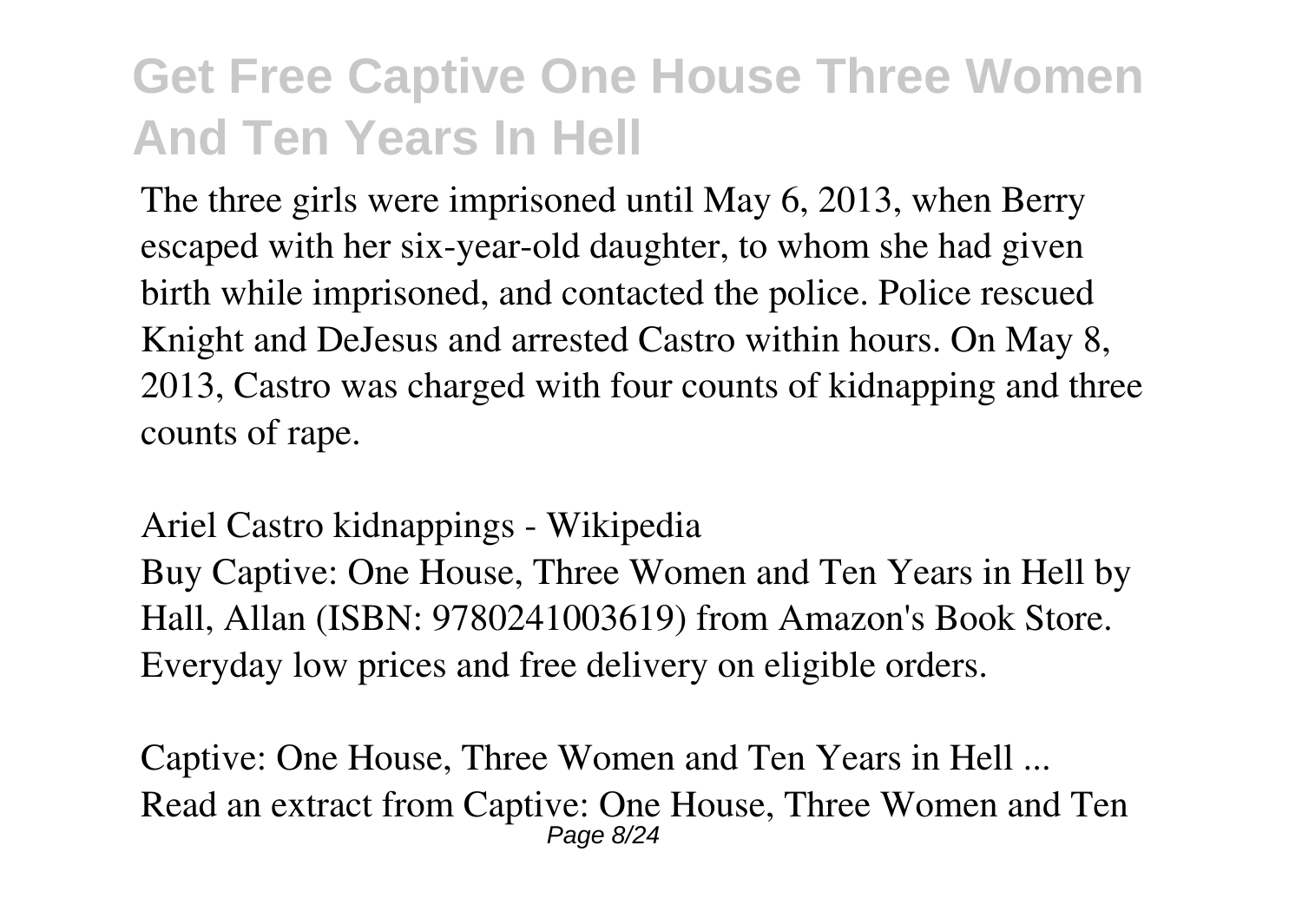Years in Hell by Allan Hall. Buy Now: takealot.com. Loot. Exclusive Books. Reader's Warehouse. Graffiti Books. Other titles by this author . About the Author. Allan Hall was a New York correspondent for ten years, first for The Sun and later for the Daily Mirror. He co-founded the Big ...

Captive: One House, Three Women and Ten Years in Hell by ... Buy a cheap copy of Captive: The Story of the Cleveland... book by Allan Hall. Freelance (Daily Mail, Daily Star, Daily Express, Observer, Daily Mirror, Daily Record, The Scotsman, The Age, Melbourne, Sunday Times, The Times, Daily and Sunday... Free shipping over \$10.

Captive: One House Three Women And Ten Years In Hell Page  $9/24$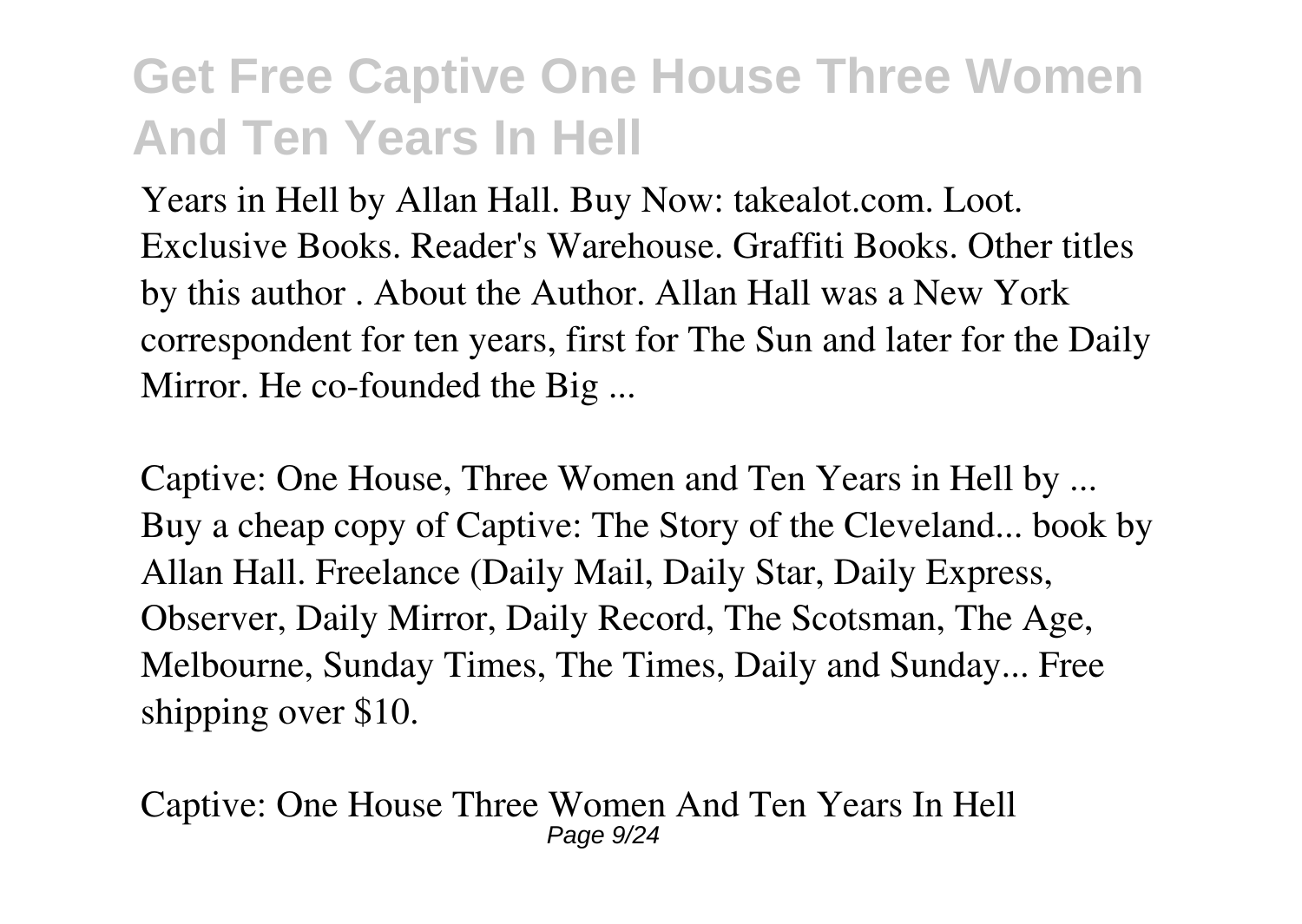Captive One House Three Women This item: Captive: One House Three Women And Ten Years In Hell by Allan Hall Paperback \$19.63. In Stock. Ships from and sold by Bahamut Media. The Lost Girls: The True Story of the Cleveland Abductions and the Incredible Rescue of Michelle ... Captive: One House Three Women And Ten Years In Hell ...

Captive One House Three Women And Ten Years In Hell Captive: One House, Three Women and Ten Years in Hell by Allan Hall. One monster. Three innocent girls. Ten years in captivity. 22 August 2002: 21-year-old Michelle Knight disappears walking home. 21 April 2003: Amanda Berry goes missing the day before her seventeenth birthday. 2 April 2004: 14-year-old Gina DeJesus fails to come home from ...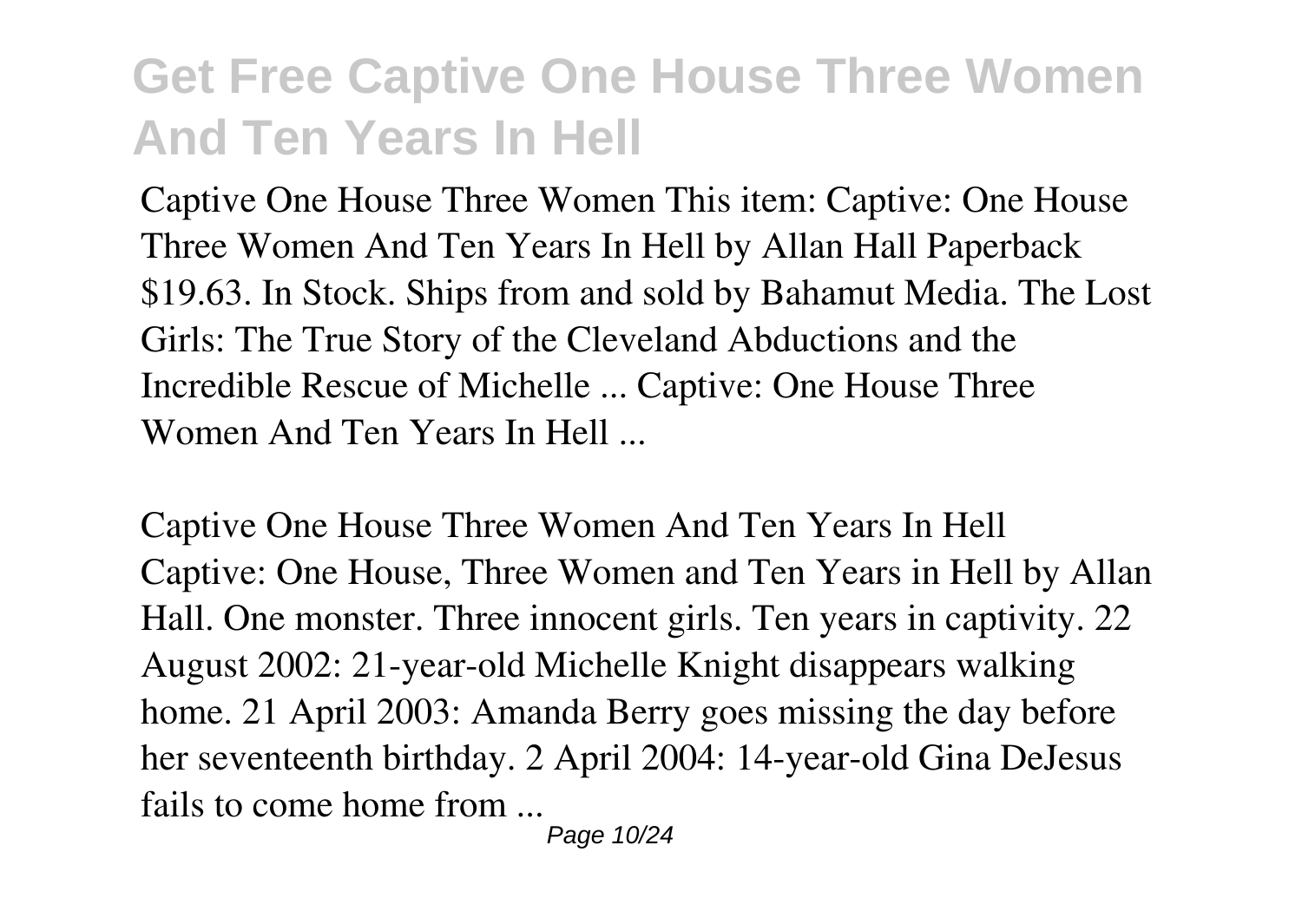Captive by Hall, Allan (ebook)

manage to pay for under as capably as evaluation captive one house three women and ten years in hell what you taking into consideration to read! Much of its collection was seeded by Project Gutenberg back in the mid-2000s, but has since taken on an identity of its own with the addition of thousands of self-published works that have been made available at no

One monster. Three innocent girls. Ten years in captivity. 22 August 2002: 21-year-old Michelle Knight disappears walking home. 21 April 2003: Amanda Berry goes missing the day before Page 11/24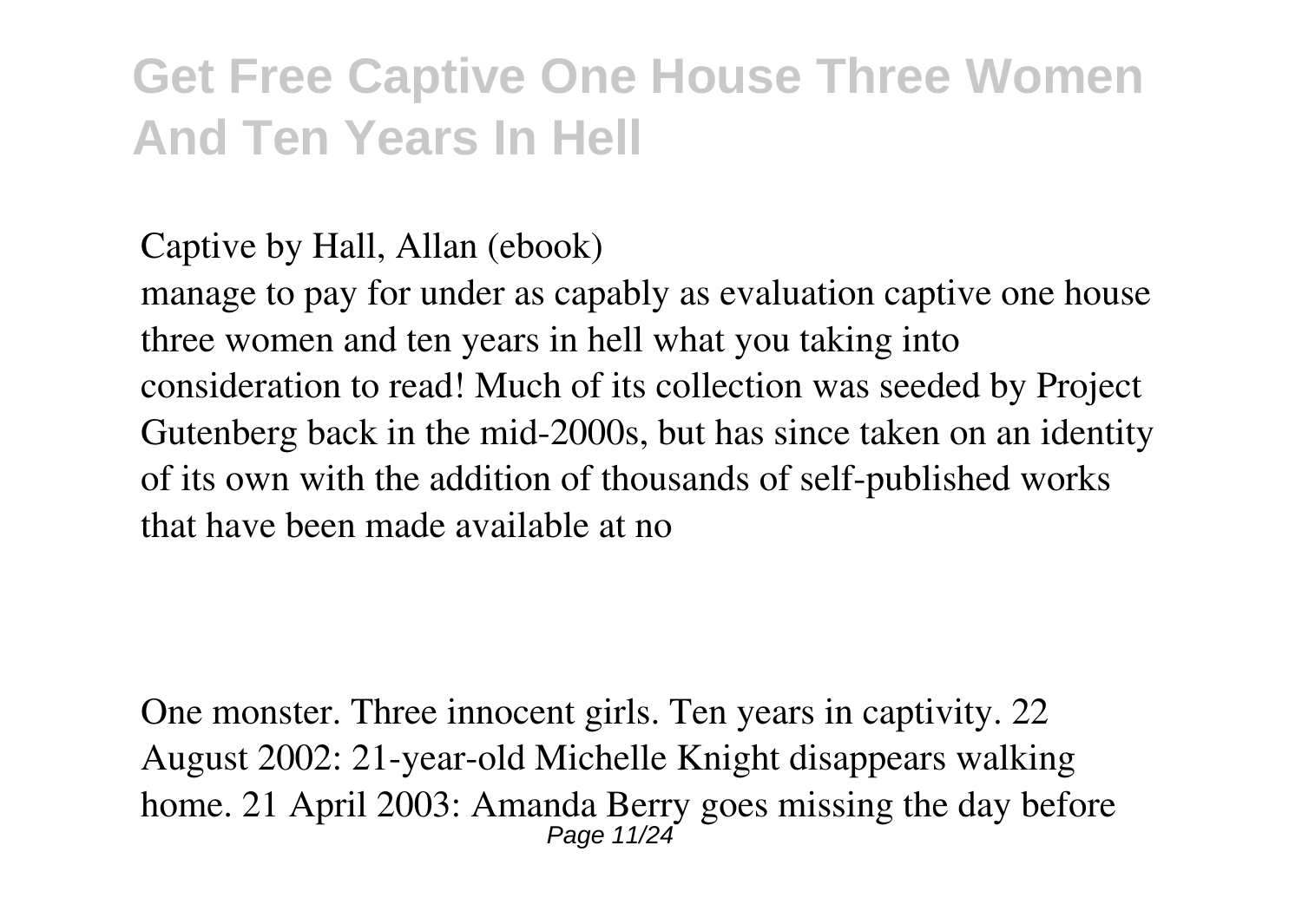her seventeenth birthday. 2 April 2004: 14-year-old Gina DeJesus fails to come home from school. For over a decade these girls remained undetected in a house just three miles from the block where they all went missing, held captive by a terrifying sexual predator. Tortured, starved and raped, kept in chains, Captive reveals the dark obsessions that drove Ariel Castro to kidnap and enslave his innocent victims. Based on exclusive interviews with witnesses, psychologists, family and police, this is an unflinching record of a truly shocking crime in a very ordinary neighbourhood. Allan Hall was a New York correspondent for ten years, first for the Sun and later for the Daily Mirror. He has spent the last decade covering German-speaking Europe for newspapers including The Times and the Mail on Sunday. He is the author of two previous books, Monster, an investigation into the life and crimes of Josef Page 12/24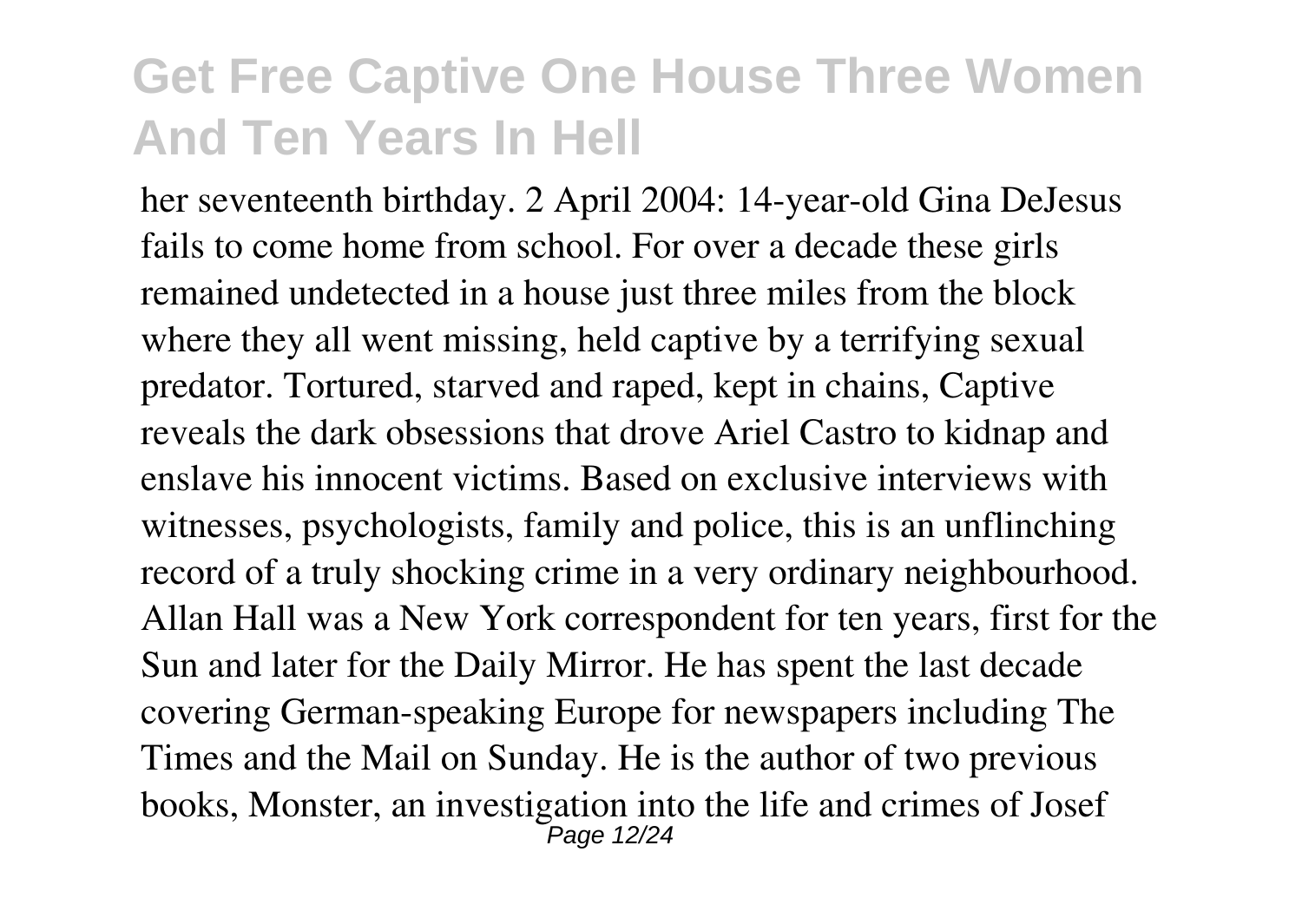Fritzl and Girl in the Cellar: The Natascha Kampusch Story. He lives and works in Berlin.

The #1 New York Times Bestseller A bestselling book that is inspiring the nation: "We have written here about terrible things that we never wanted to think about again . . . Now we want the world to know: we survived, we are free, we love life." Two women kidnapped by infamous Cleveland school-bus driver Ariel Castro share the stories of their abductions, captivity, and dramatic escape On May 6, 2013, Amanda Berry made headlines around the world when she fled a Cleveland home and called 911, saying: "Help me, I'm Amanda Berry. . . . I've been kidnapped, and I've been missing for ten years." A horrifying story rapidly unfolded. Ariel Castro, a local school bus driver, had separately lured Berry, Page 13/24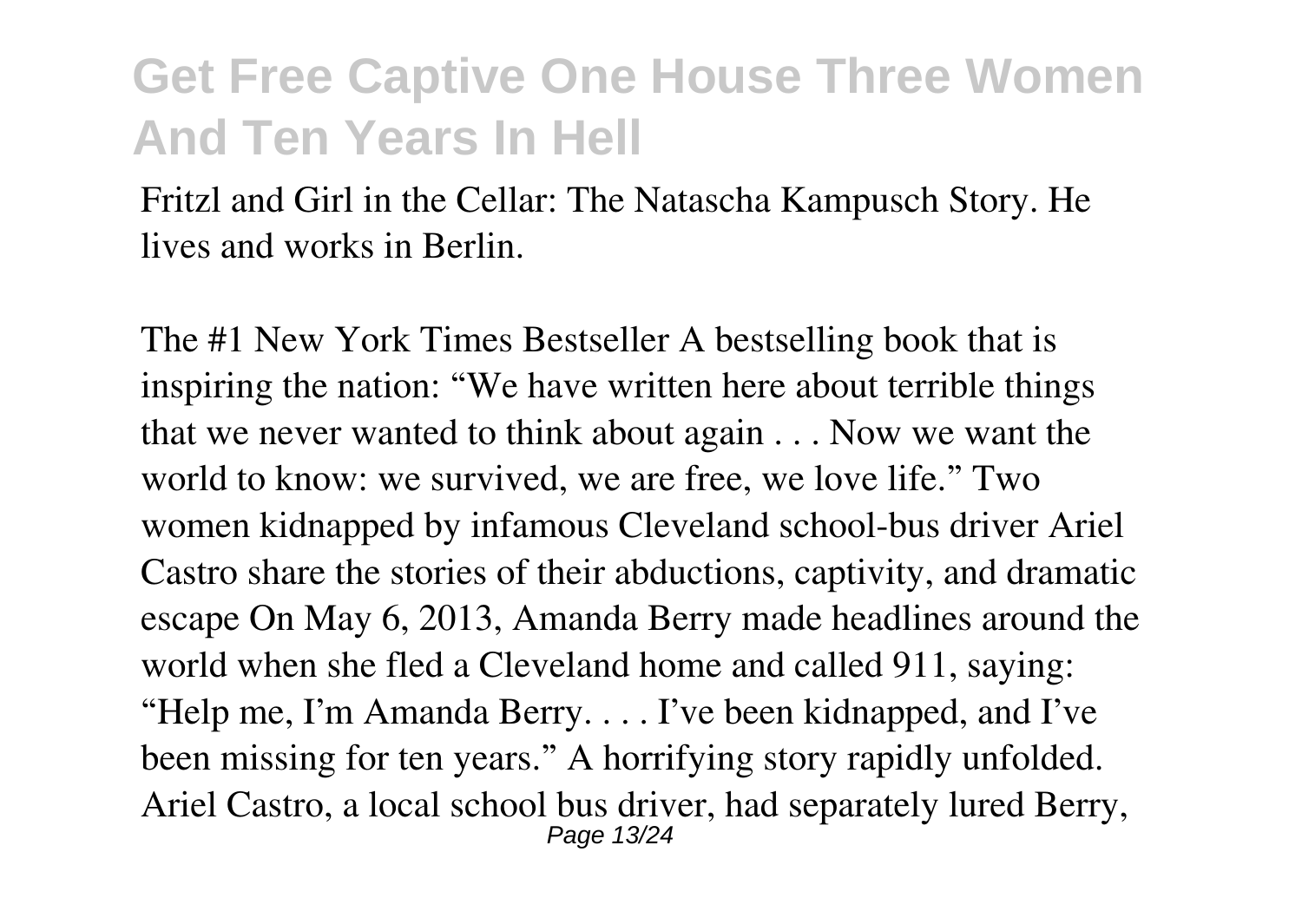Gina DeJesus, and Michelle Knight to his home, where he kept them chained. In the decade that followed, the three were raped, psychologically abused, and threatened with death. Berry had a daughter—Jocelyn—by their captor. Drawing upon their recollections and the diary kept by Amanda Berry, Berry and Gina DeJesus describe a tale of unimaginable torment, and Pulitzer Prize–winning Washington Post reporters Mary Jordan and Kevin Sullivan interweave the events within Castro's house with original reporting on efforts to find the missing girls. The full story behind the headlines—including details never previously released on Castro's life and motivations—Hope is a harrowing yet inspiring chronicle of two women whose courage, ingenuity, and resourcefulness ultimately delivered them back to their lives and families.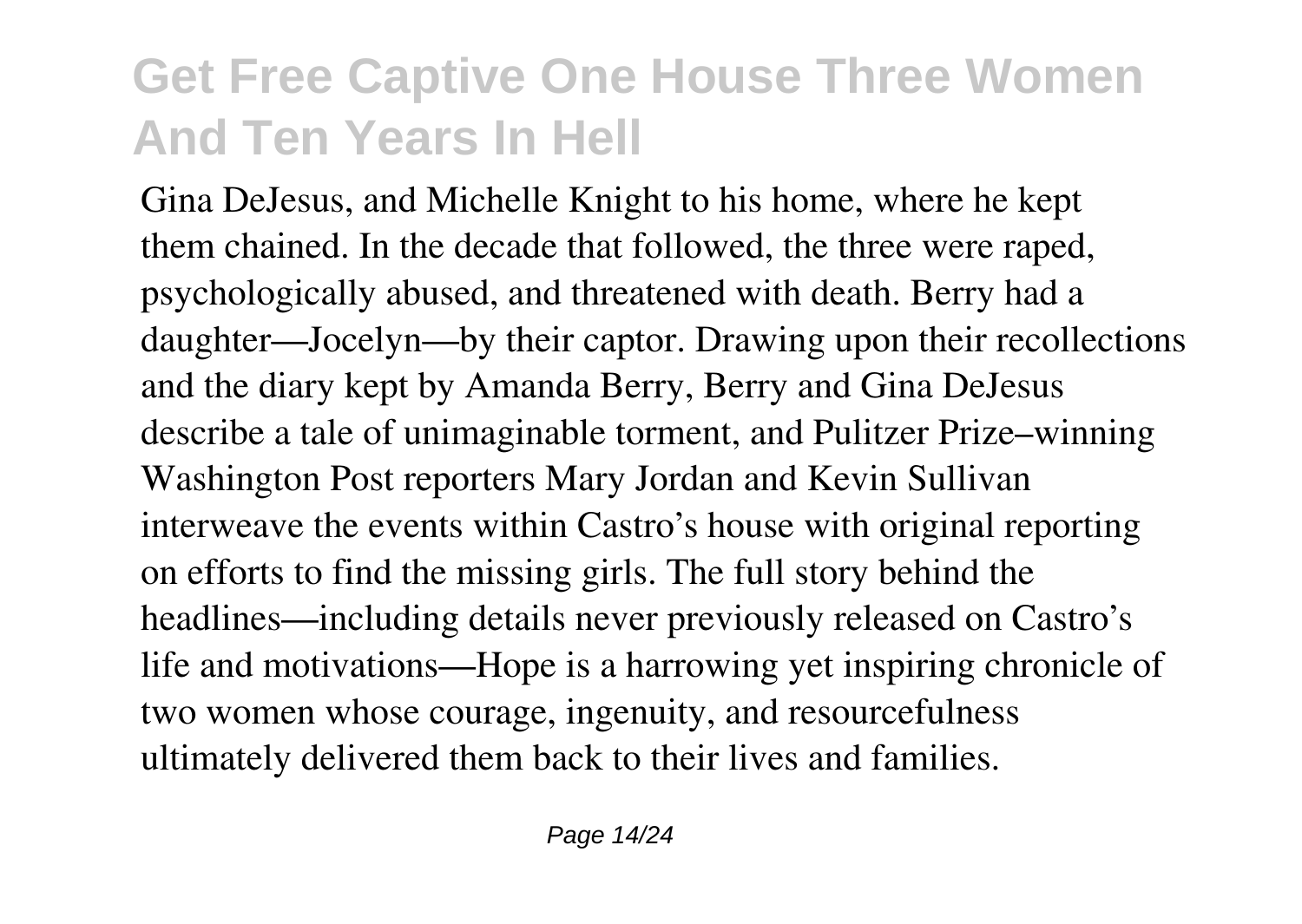New York Times bestselling crime writer John Glatt tells the true story behind the kidnappings and long-overdue rescue of three women found in a Cleveland basement. The Lost Girls tells the truly amazing story of Amanda Berry, Gina DeJesus and Michelle Knight, who were kidnapped, imprisoned, and repeatedly raped and beaten in a Cleveland house for over a decade by Ariel Castro, and their amazing escape in May 2013, which made headlines all over the world. The book has an exclusive interview and photographs of Ariel Castro's secret fiancé, who spent many romantic nights in his house of horror, without realizing he had bound and chained captives just a few feet away. There are also revealing interviews with several Castro family members, musician friends and several neighbors who witnessed the dramatic rescue.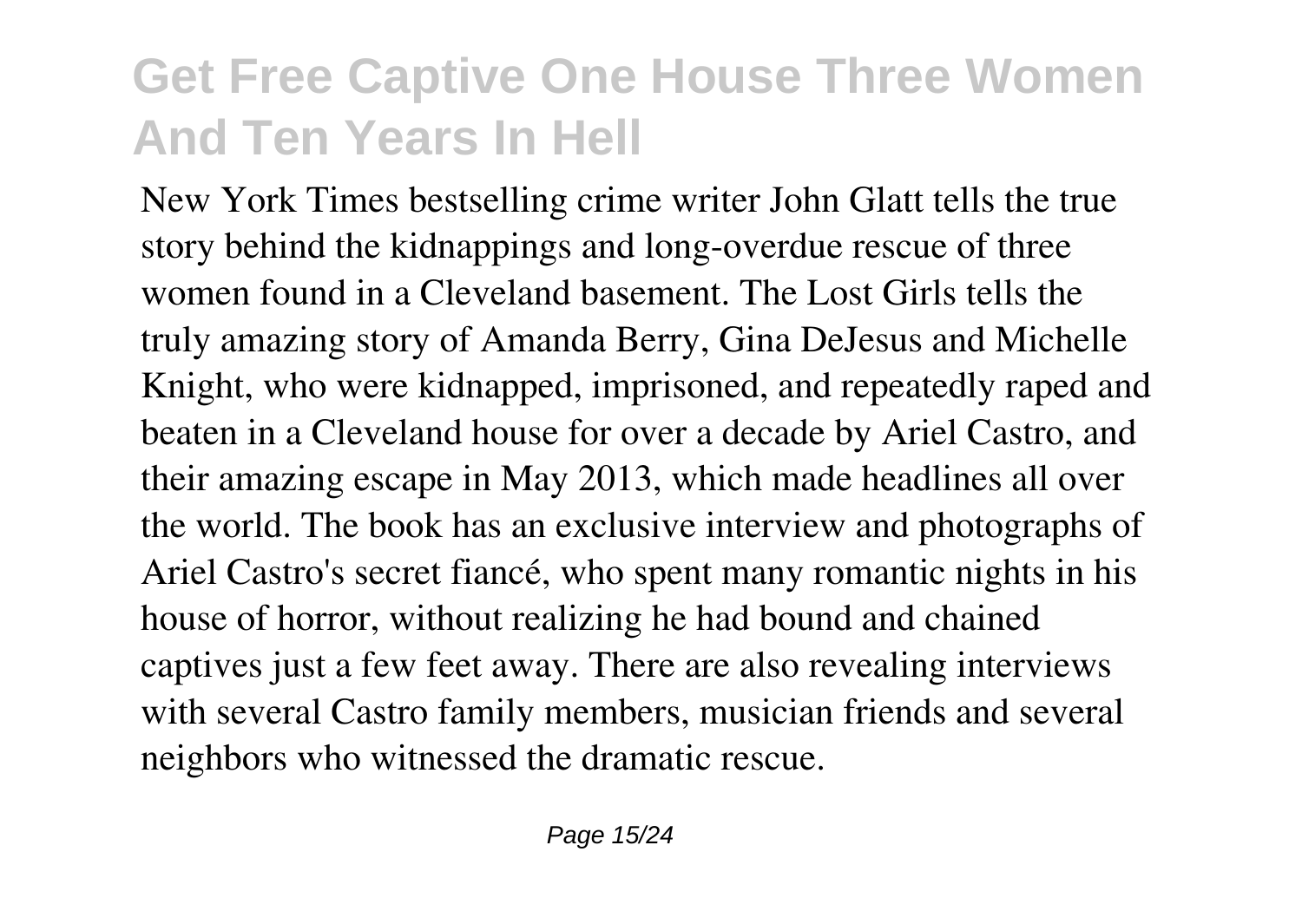From Michelle Knight-Cleveland kidnapping survivor and #1 New York Times bestselling author of Finding Me comes an inspirational book about healing and resilience, on the five-year anniversary of her escape. Michelle Knight -- now known as Lily Rose Lee -- captured the world's attention in May 2013, when she and two fellow kidnapping victims were found and freed after being held for more than a decade by notorious Cleveland kidnapper Ariel Castro. But many people are still asking: What happened after her escape? How do you re-enter society after years of abuse and isolation? How do you get past the trauma and live a happy and joy filled life? How do you learn to trust again? In Life After Darkness, published on the fifth anniversary of her liberation, Lily describes how she managed to heal the wounds to her body, mind, and soulwounds, she reveals, that were first inflicted even before her Page 16/24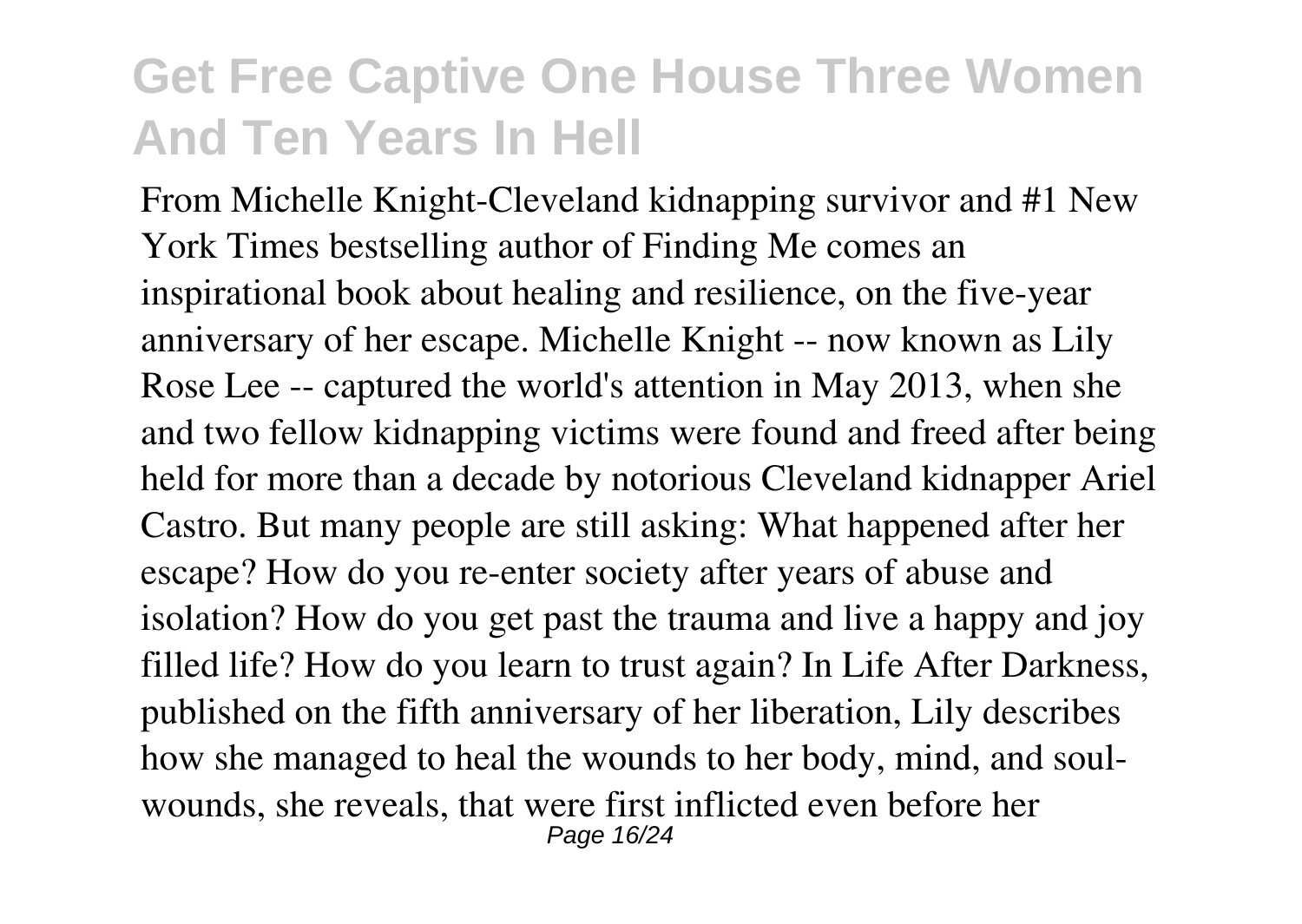kidnapping. With the help of good friends and anchored by her own inner strength, she takes us with her step by step on her journey out of darkness into the light. An inspiring story -- and for anyone who has dared to hope after suffering, a guidebook to finding new purpose for a meaningful life.

The #1 New York Times Bestseller and inspirational memoir by Michelle Knight, whose survival story gripped the world and continues to inspire and offer hope. Michelle was a young single mother when she was kidnapped by a local school bus driver named Ariel Castro. For more than a decade afterward, she endured unimaginable torture at the hand of her abductor. In 2003 Amanda Berry joined her in captivity, followed by Gina DeJesus in 2004. Their escape on May 6, 2013, made headlines around the world. Page 17/24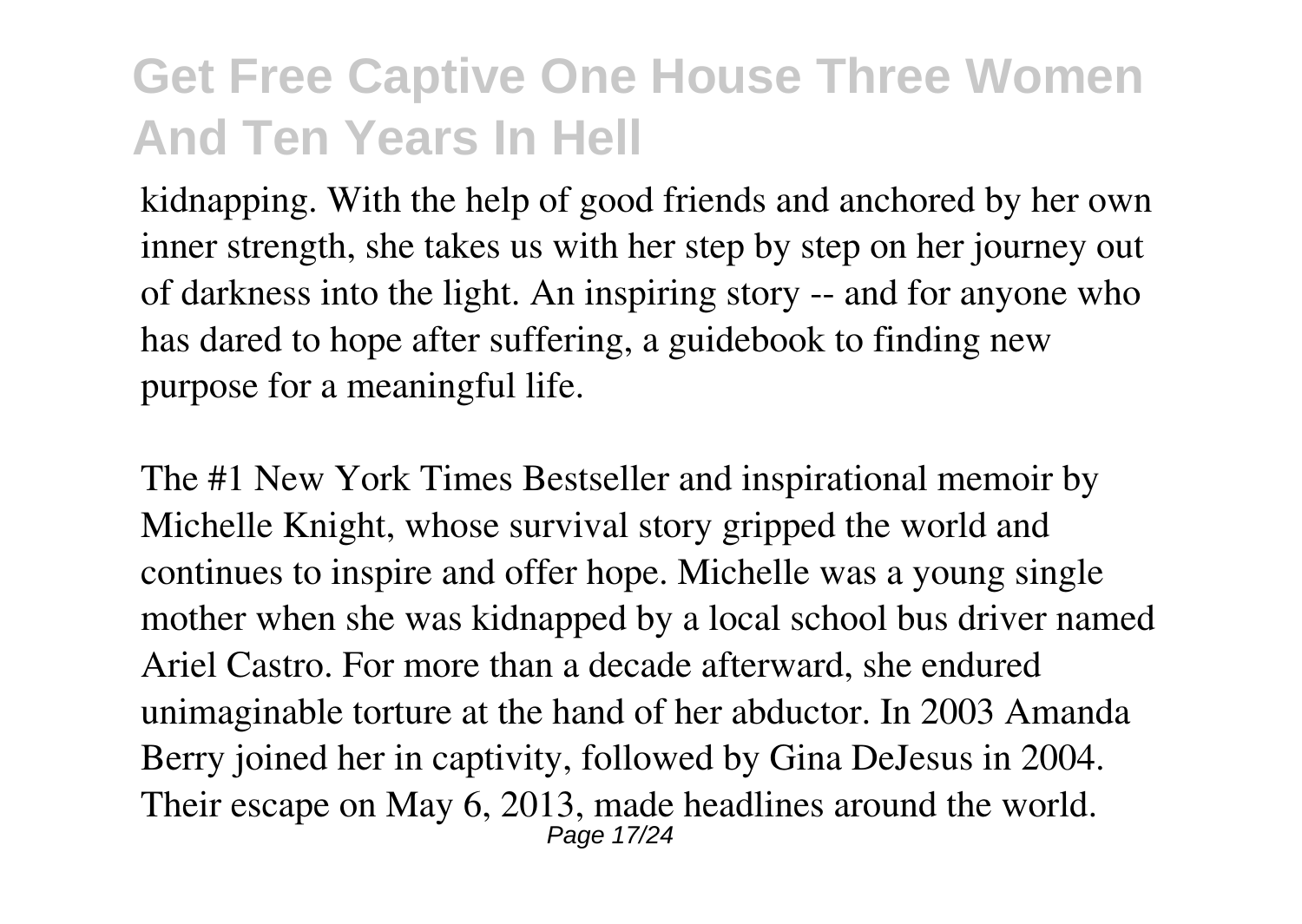Barely out of her own tumultuous childhood, Michelle was estranged from her family and fighting for custody of her young son when she disappeared. Local police believed she had run away, so they removed her from the missing persons lists fifteen months after she vanished. Castro tormented her with these facts, reminding her that no one was looking for her, that the outside world had forgotten her. But Michelle would not be broken. In Finding Me, Michelle will reveal the heartbreaking details of her story, including the thoughts and prayers that helped her find courage to endure her unimaginable circumstances and now build a life worth living. By sharing both her past and her efforts to create a future, Michelle becomes a voice for the voiceless and a powerful symbol of hope for the thousands of children and young adults who go missing every year.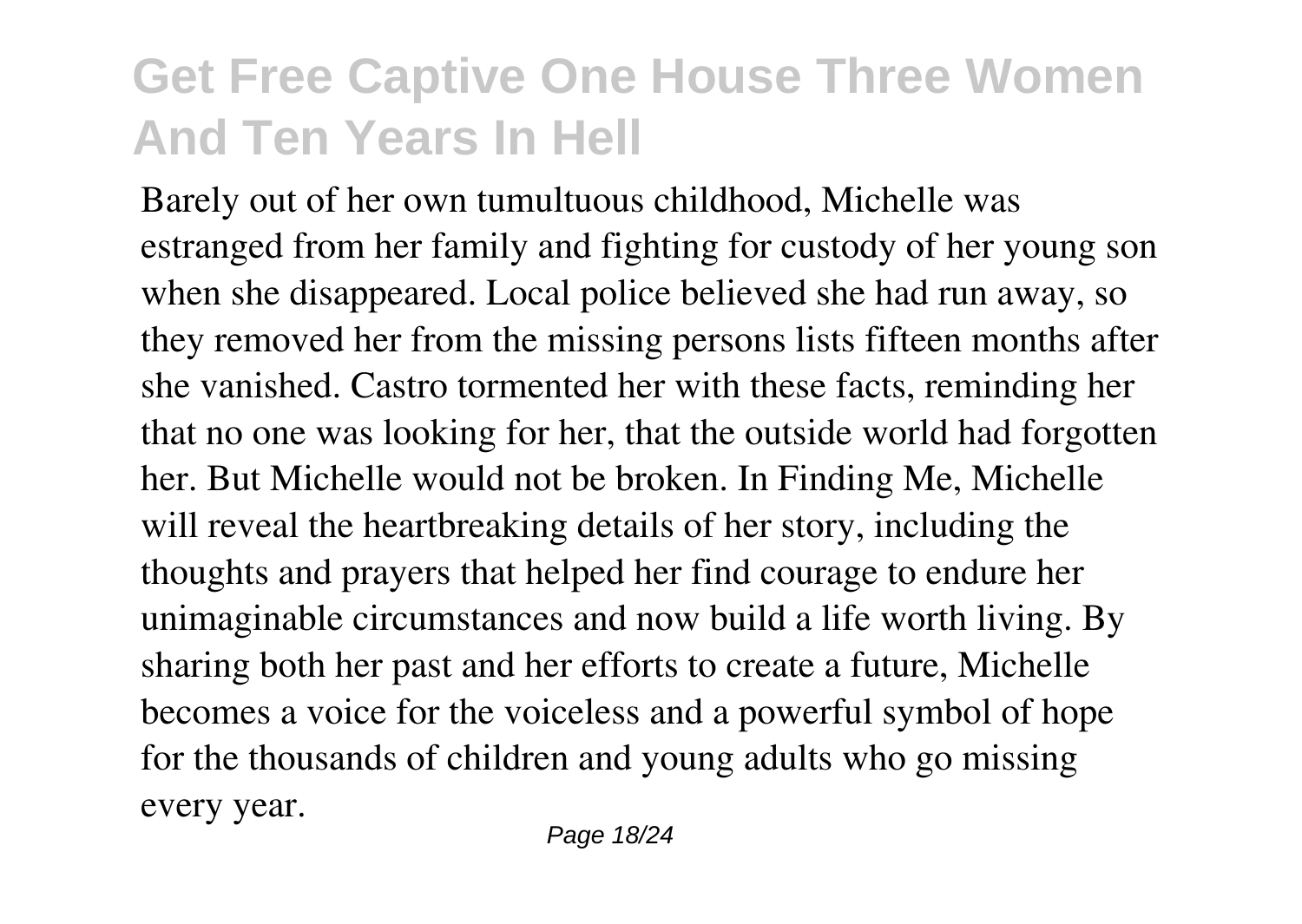"Betancourt's riveting account...is an unforgettable epic of moral courage and human endurance." -Los Angeles Times In the midst of her campaign for the Colombian presidency in 2002, Ingrid Betancourt traveled into a military-controlled region, where she was abducted by the FARC, a brutal terrorist guerrilla organization in conflict with the government. She would spend the next six and a half years captive in the depths of the Colombian jungle. Even Silence Has an End is her deeply moving and personal account of that time. The facts of her story are astounding, but it is Betancourt's indomitable spirit that drives this very special narrative-an intensely intelligent, thoughtful, and compassionate reflection on what it really means to be human.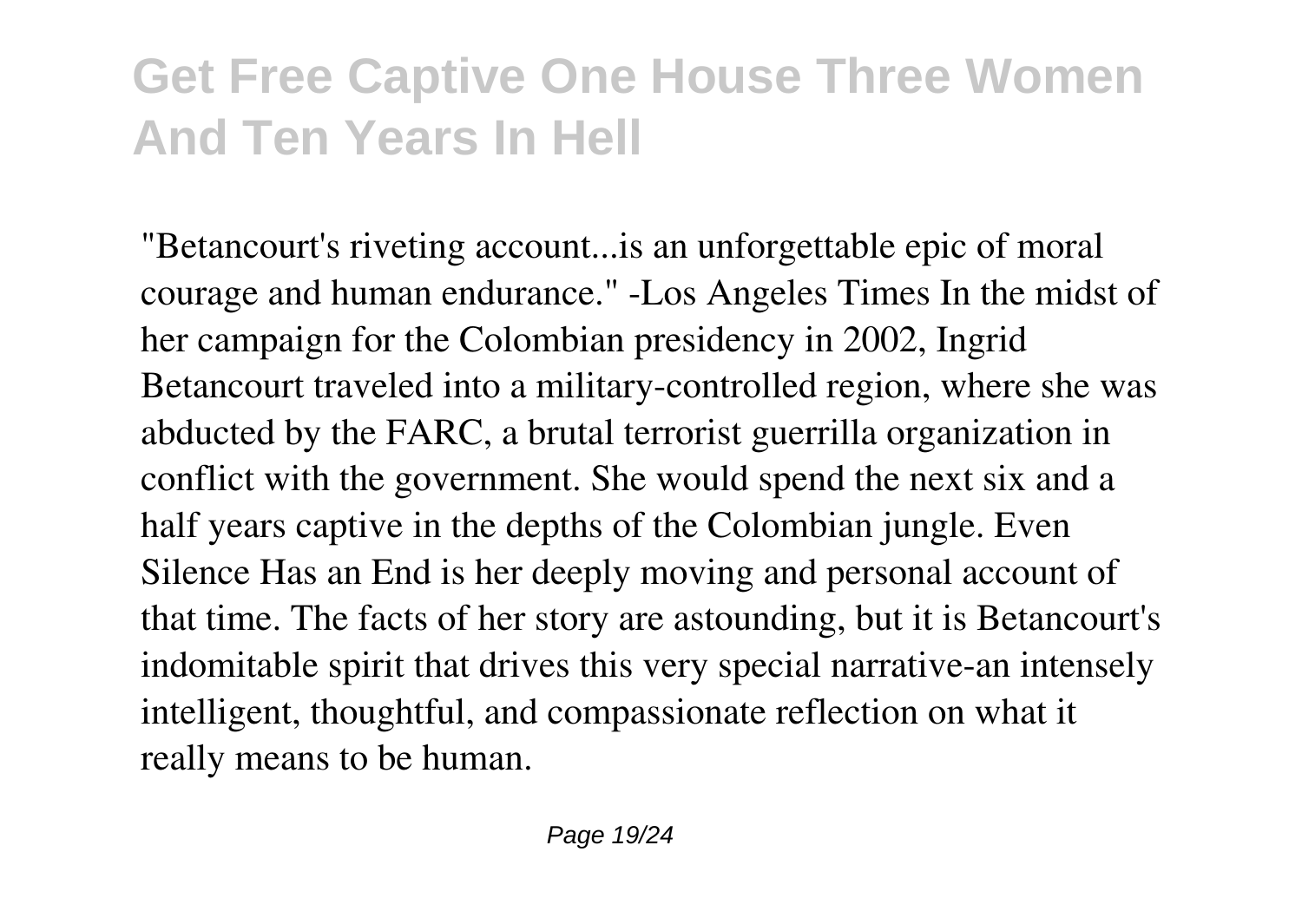A raw and powerful memoir of Jaycee Lee Dugard's own story of being kidnapped as an 11-year-old and held captive for over 18 years On 10 June 1991, eleven-year-old Jaycee Dugard was abducted from a school bus stop within sight of her home in Tahoe, California. It was the last her family and friends saw of her for over eighteen years. On 26 August 2009, Dugard, her daughters, and Phillip Craig Garrido appeared in the office of her kidnapper's parole officer in California. Their unusual behaviour sparked an investigation that led to the positive identification of Jaycee Lee Dugard, living in a tent behind Garrido's home. During her time in captivity, at the age of fourteen and seventeen, she gave birth to two daughters, both fathered by Garrido. Dugard's memoir is written by the 30-year-old herself and covers the period from the time of her abduction in 1991 up until the present. In her stark, utterly honest Page 20/24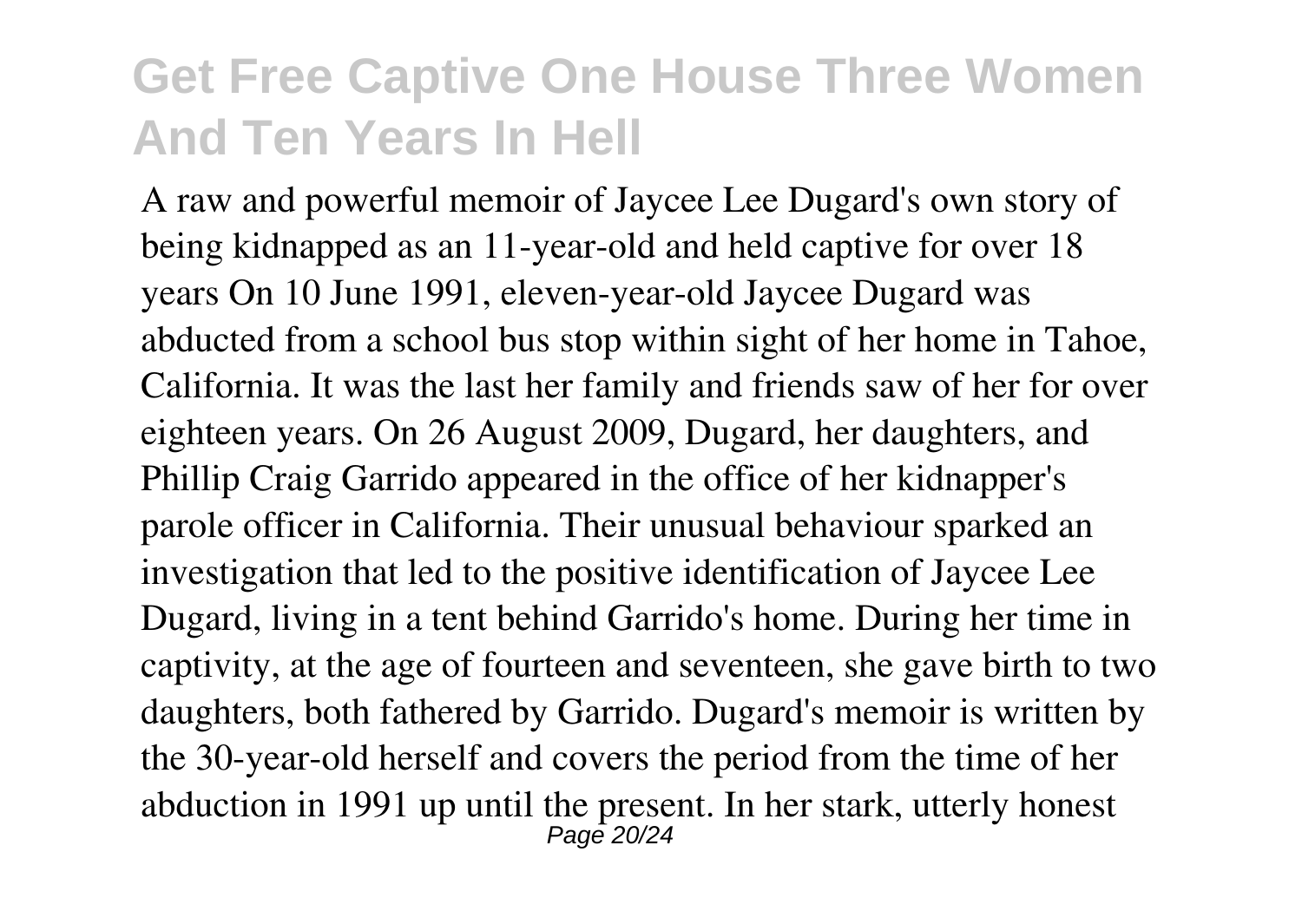and unflinching narrative, Jaycee opens up about what she experienced, including how she feels now, a year after being found. Garrido and his wife Nancy have since pleaded guilty to their crimes.

A Newbery Honor book inspired by the true story of a girl captured by a Shawnee war party in Colonial America and traded to a Seneca tribe. When twelve-year-old Mary Jemison and her family are captured by Shawnee raiders, she's sure they'll all be killed. Instead, Mary is separated from her siblings and traded to two Seneca sisters, who adopt her and make her one of their own. Mary misses her home, but the tribe is kind to her. She learns to plant crops, make clay pots, and sew moccasins, just as the other members do. Slowly, Mary realizes that the Indians are not the Page 21/24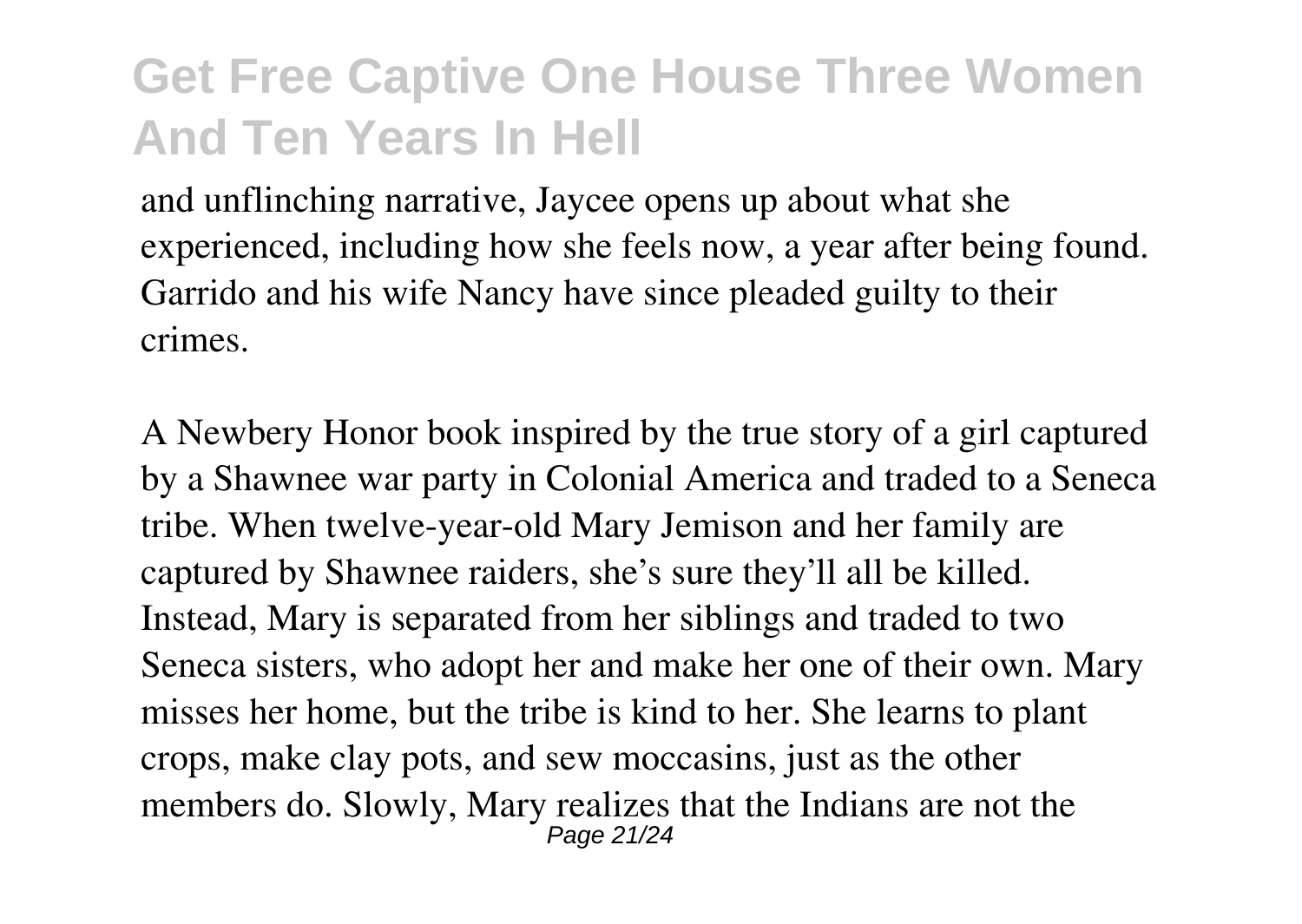monsters she believed them to be. When Mary is given the chance to return to her world, will she want to leave the tribe that has become her family? This Newbery Honor book is based on the true story of Mary Jemison, the pioneer known as the "White Woman of the Genesee." This ebook features an illustrated biography of Lois Lenski including rare images and never-before-seen documents from the author's estate.

BREAKING NEWS: Amanda Lindhout's lead kidnapper, Ali Omar Ader, has been caught. Amanda Lindhout wrote about her fifteen month abduction in Somalia in A House in the Sky. It is the New York Times bestselling memoir of a woman whose curiosity led her to the world's most remote places and then into captivity: "Exquisitely told…A young woman's harrowing coming-of-age Page 22/24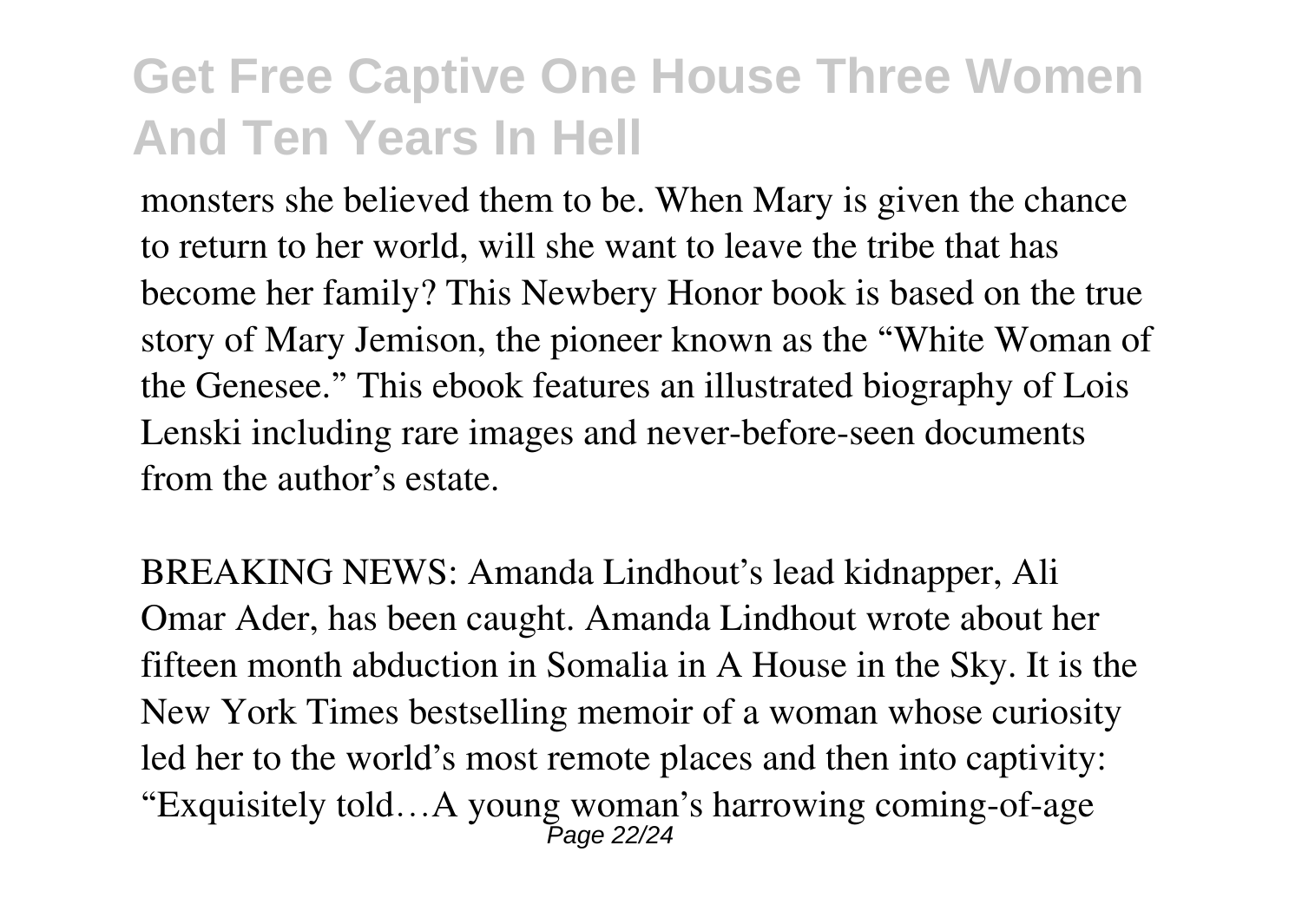story and an extraordinary narrative of forgiveness and spiritual triumph" (The New York Times Book Review). As a child, Amanda Lindhout escaped a violent household by paging through issues of National Geographic and imagining herself visiting its exotic locales. At the age of nineteen, working as a cocktail waitress, she began saving her tips so she could travel the globe. Aspiring to understand the world and live a significant life, she backpacked through Latin America, Laos, Bangladesh, and India, and emboldened by each adventure, went on to Sudan, Syria, and Pakistan. In war-ridden Afghanistan and Iraq she carved out a fledgling career as a television reporter. And then, in August 2008, she traveled to Somalia—"the most dangerous place on earth." On her fourth day, she was abducted by a group of masked men along a dusty road. Held hostage for 460 days, Amanda survives on Page 23/24